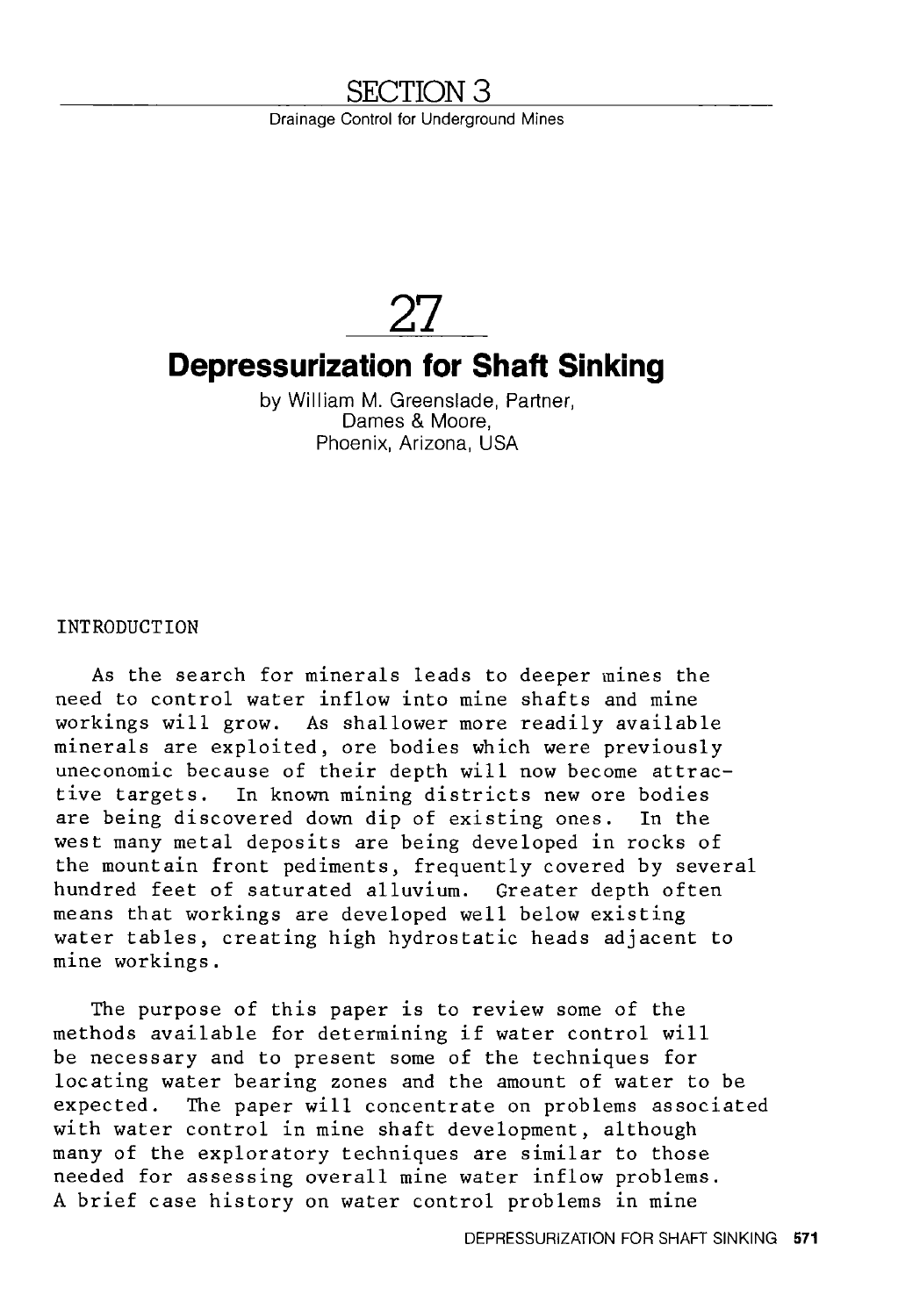shafts in the Grants mineral belt of northwestern New Mexico is presented.

Water control during shaft sinking presents some unique features. First, the problem is a relatively short term one, since water control is often necessary only while the shaft is being sunk. Control measures may be necessary only while the shaft is open into the water bearing zone and the lining installed and cemented. Secondly, limited working space within the shaft area presents difficulties in handling large amounts of water inflow. The presence of water in the shaft working area increases sinking time and the potential hazard to miners. Finally, there is the economics of shaft sinking. While the shaft is being sunk no ore is being produced and there is every incentive to minimize costs.

#### IMPORTANCE OF WATER CONTROL

The importance of controlling water inflow during shaft development has been well known to those faced with the problem. Depending on the amount, temperature, and quality of the water, the extra costs of working in wet conditions can easily be several times that for the same work under dry conditions. I have heard estimates of cost increases from 25 percent to 300 percent. The actual cost increase can be controlled if the water inflow is expected and if adequate control measures are employed prior to encountering the water.

Table 1 lists some of the problems that can be associated with working under wet conditions. The more obvious of these effects are considered direct, that is directly associated with pumping or controlling water inflow. Usually most mining projects will have taken these into account at feasibility stage. However, there are also indirect effects which are not always fully accounted for during the early feasibility stages. These include such items as muddy conditions, freezing of water in the shafts, added equipment maintenance, reduction in ground stability and washed ground, problems with explosives and scaling of pipes. These are indirect effects which occur within the shaft itself. Others may occur outside the shaft area including the effect on surrounding water users of drawing down local water tables during pumping from the shaft and the discharge of potentially poor quality water to surface drainages.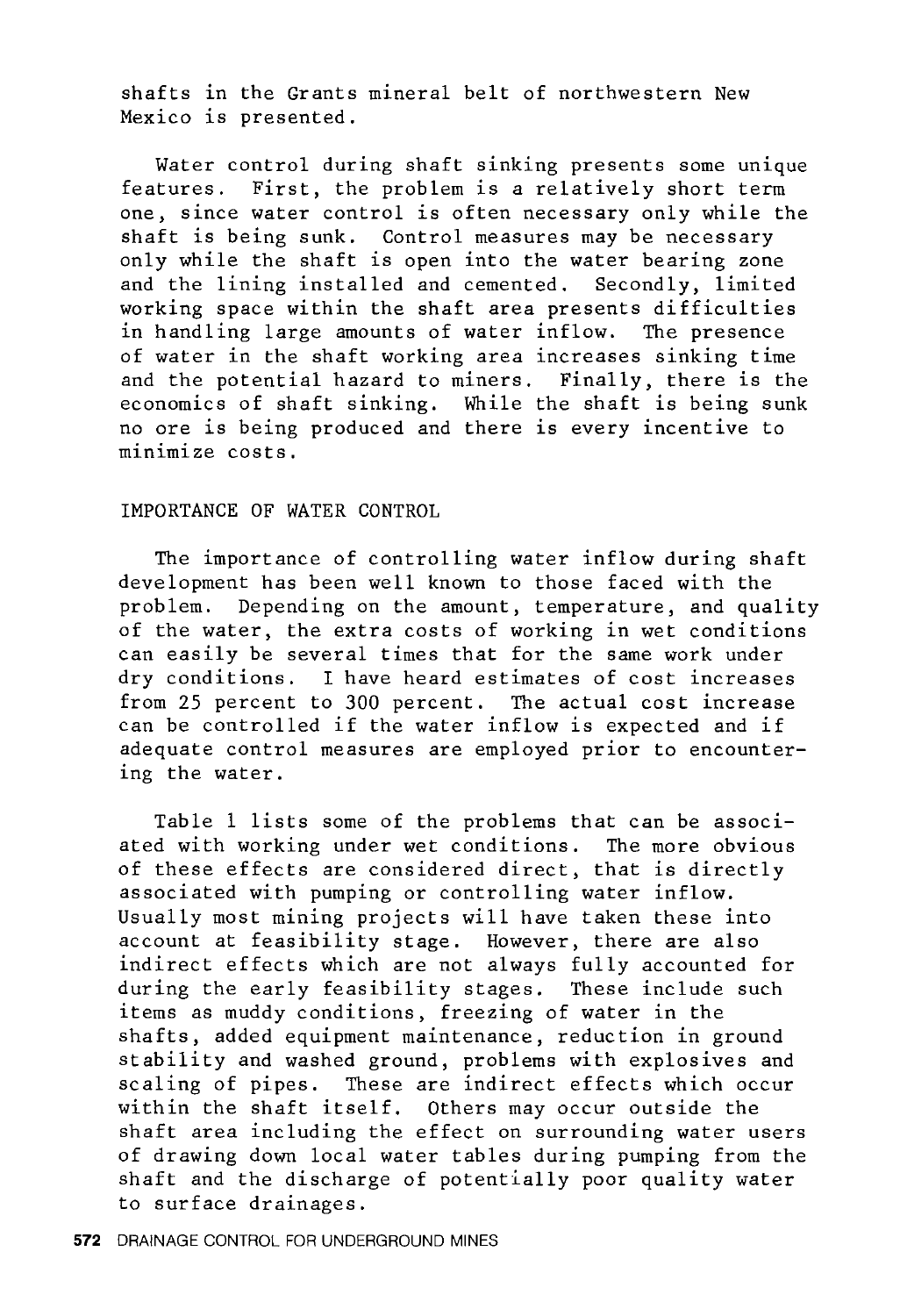#### Table No. I

#### EFFECTS OF WET CONDITIONS

(After Loofbourow, SME Mining Engineering Handbook)

### 1. Direct Effects

- Costs of pumping.
- Failure to handle inflow may interrupt sinking and  $\frac{1}{2}$ could damage the shaft, perhaps beyond recovery, perhaps with loss of life.

### 2. Indirect Effects in Shaft

- Freezing water in cold areas.  $\blacksquare$
- Reduced efficiency of crews and equipment.
- Added equipment maintenance.
- Reduced stability of walls and potential for washed  $\sim$ ground.
- In areas of hot water, increased heat and humidity.
- Interferes with certain explosives.  $\frac{1}{2}$
- Scale in pipes and pumps.

### 3. Indirect Effects outside Shaft

- Drawdown may effect surrounding water wells.
- Poor quality water may pollute surface waters.

### DETERMINING THE NEED FOR WATER CONTROL

The first question to be answered is whether or not water control during shaft sinking will be necessary. Ground water occurs to some degree or another in nearly all rocks below a few tens of feet below the ground surface. Whether or not water is present in sufficient quantity or is of such poor quality as to warrant control measures must be determined prior to selection of the shaft sinking method.

One of the best indicators is previous experience. If the mine is located in an area of previous or existing mining activity, it is relatively simple matter to evaluate whether water will be a problem or not. Even in this case, however, care should be taken to determine if the new shaft will be in a hydrogeologic setting that is the same as the surrounding existing shafts. It is best to carefully review what is known of the existing geology of the area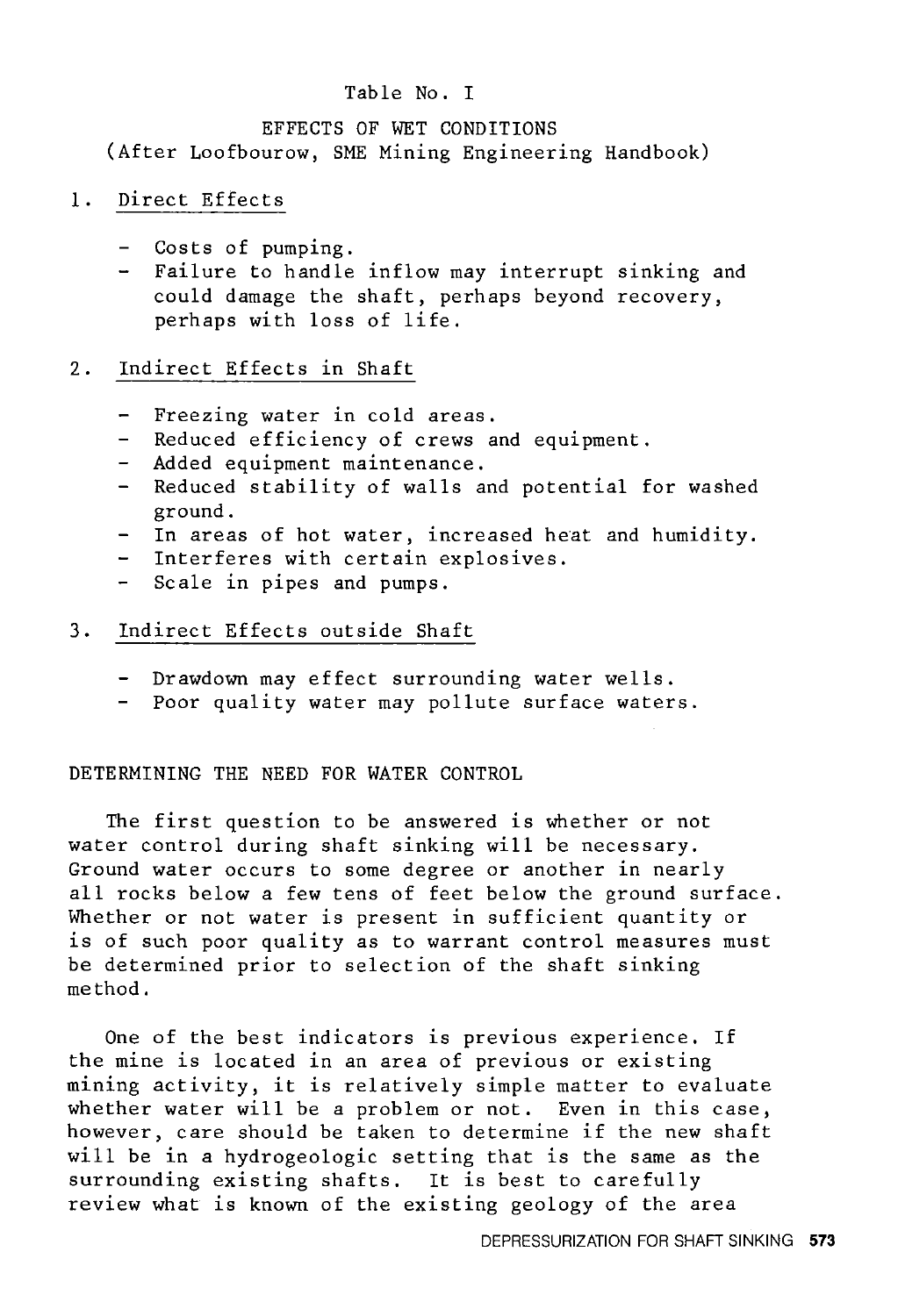in order to evaluate known or suspected aquifers or waterbearing zones in the new shaft area.

Whether the shaft is located in an existing mining district or not, data from exploration borings can be very valuable, especially if at least some are designed to evaluate hydrogeologic conditions. Usually borings are drilled without regard to hydrogeologic parameters. Detailed logs are often only kept on the portion of the hole that penetrates the suspected ore horizon. No attempt is made to locate or measure water levels in borings. This is unfortunate because it is usually possible, at very little additional cost, to add hydrologic parameters to the geologic parameters normally considered during an exploration program. It is an investment which can produce a very high rate of return in terms of early identification of potential water problems and can reduce the need to essentially redrill footage once a water problem is identified.

#### ASSESSING THE LOCATION AND AMOUNT OF WATER

Once it is determined that the potential for significant water inflow into the shaft exists, detailed knowledge of the subsurface conditions must be obtained. The exact level of detail required is dependent upon the specific geohydrologic conditions in the shaft area. In areas where the geology is relatively uniform and water movement is not controlled by fractures and faulting, much useful information can be obtained from other mines, exploration boreholes, and a general knowledge of the site hydrogeology. However, when water movement is thought to be predominately fracture controlled, detailed knowledge of the specific shaft site is needed, as water inflows can vary by several orders of magnitude if a significant fracture or other zone of high permeability is encountered in the<br>shaft. The following paragraphs discuss some of the The following paragraphs discuss some of the available field techniques to assess the hydrogeologic character of subsurface materials.

#### Field Methods

A number of field methods are employed to locate potential water bearing zones and to estimate their water yield to the shaft. As in all engineering studies, a balance between costs and expected results must be maintained. Field methods can be divided into two broad categories, direct and indirect. Direct methods involve coring, in-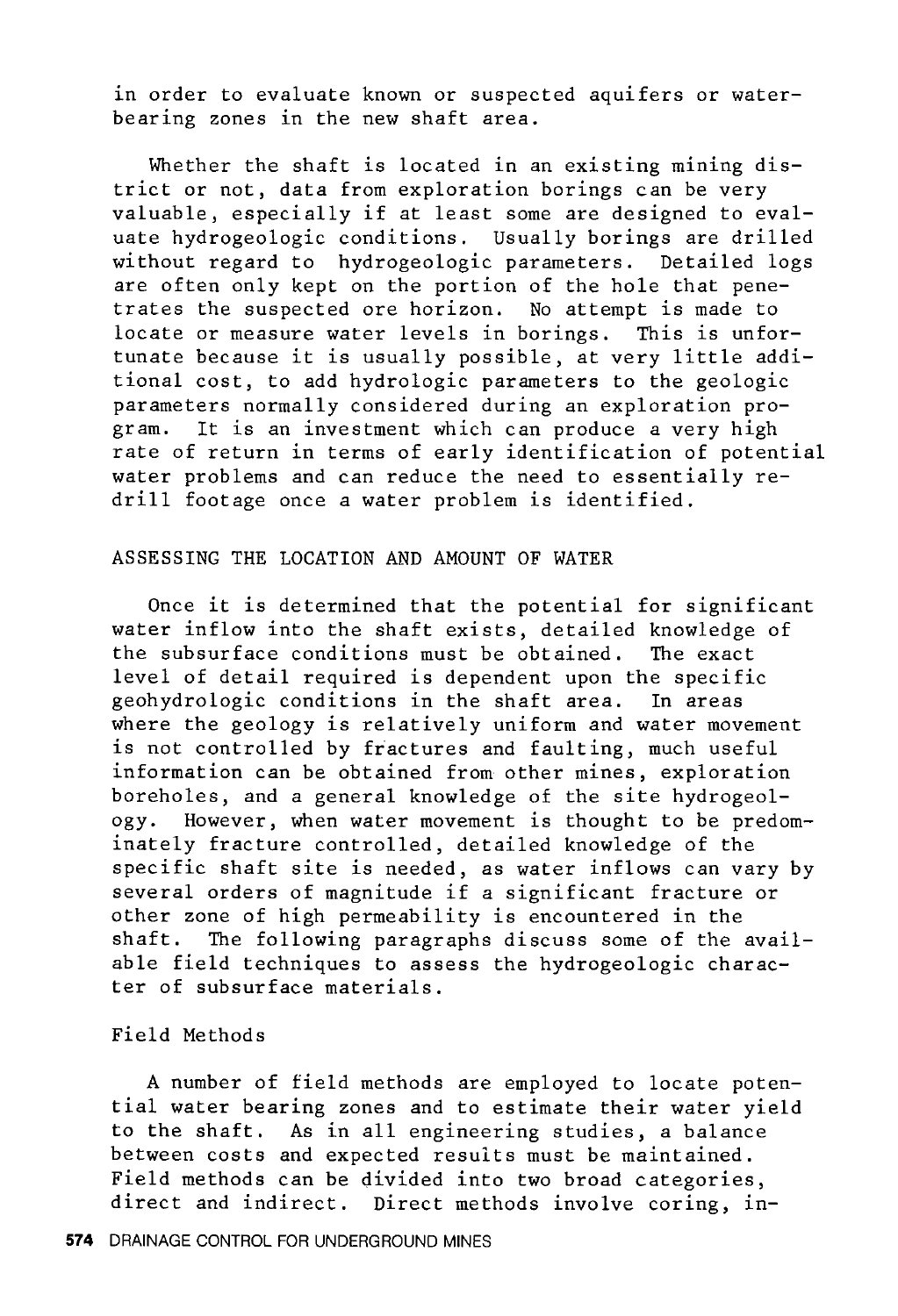hole testing, and laboratory testing. Indirect methods include geologic mapping, preparation of cross sections, and geophysical logging. Direct methods generally produce more accurate and reliable results but also cost more. Table 2 compares some of the advantages and disadvantages of the various field methods in general use.

The results of the field program must allow a reasonable estimate of the parameters necessary to calculate: 1) the hydrostatic head in the shaft area, 2) anticipated inflow rates with time, and 3) the ground water velocity across the shaft area. Specifically, the following data must be known:

- 1. Location, depth, thickness and extent of known aquifers and confining beds.
- 2. Tranmsmissivity and storage coefficient of aquifers and confining beds.
- 3. Whether aquifers are under water table or artesian conditions.
- 4. Head relationships.
- 5. Location and attitude of faults.
- 6. Nature of fault zones (impermeabile barriers or conduits for water movement).
- 7. Position of proposed shaft within the areal hydrologic system (recharge, discharge, or horizontal flow area).
- 8. Water quality.

Predicting Water Inflow

Relative to the larger problem of mine dewatering, estimates of probable water inflow to a shaft are simplified by the fact that a shaft is essentially a large diameter well and there is an extensive body of theory governing flow to wells. Once the above design parameters for each potential water-bearing horizon are known, the approximate water inflow at any given time can be estimated with the following equation: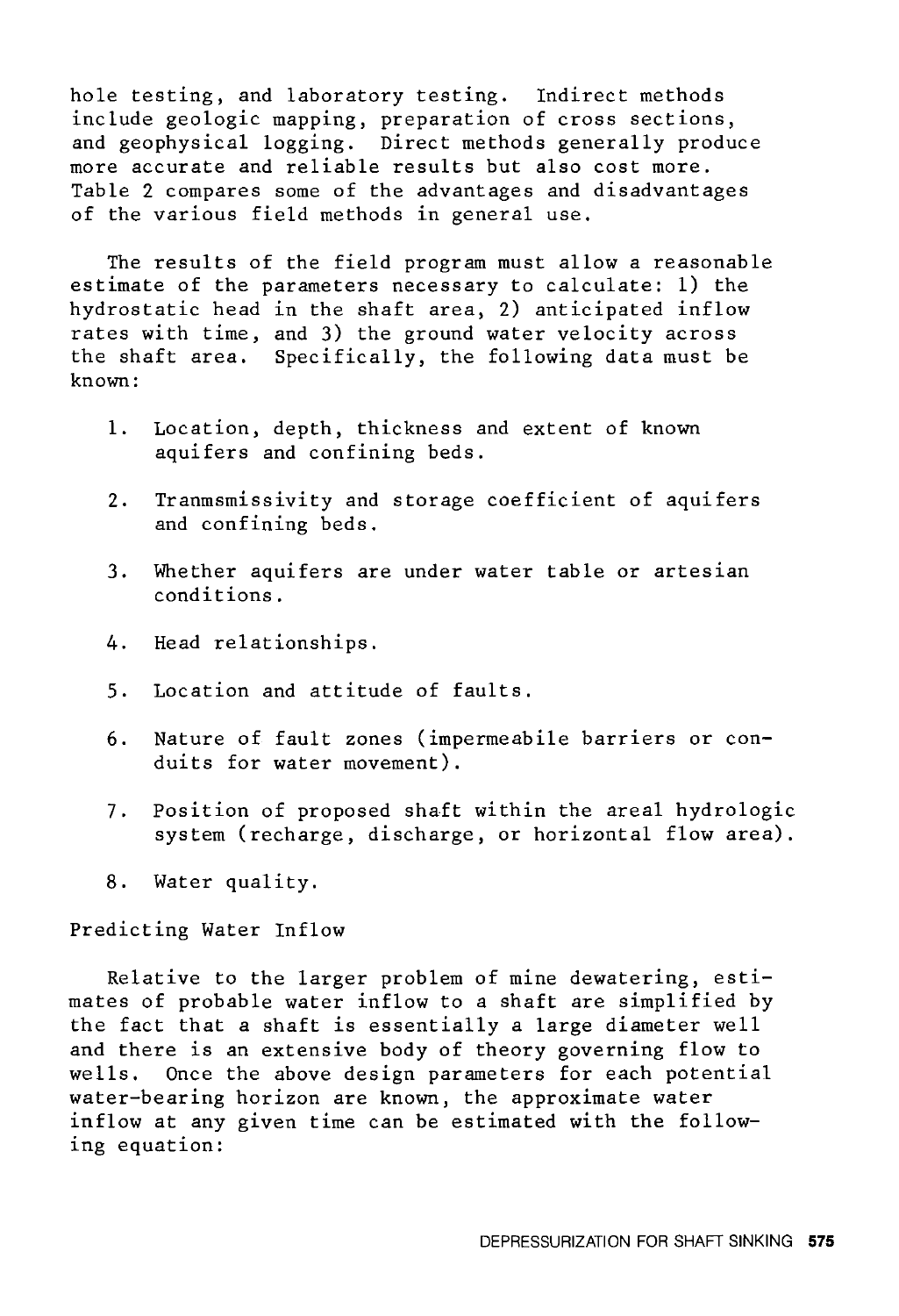| <b>DRAINAGE</b>                         |                                                                                                                                   |                                                             |
|-----------------------------------------|-----------------------------------------------------------------------------------------------------------------------------------|-------------------------------------------------------------|
|                                         | Table No. II                                                                                                                      |                                                             |
|                                         | FIELD TECHNIQUES                                                                                                                  |                                                             |
|                                         | Advantages                                                                                                                        | Limitations                                                 |
| CONTROL FOR UNDERGROUND MINES<br>Coring | - Excellent Stratigraphic<br>Control<br>- Visual Log of Subsurface<br>- Samples for Testing<br>- Record for Use During<br>Sinking | - High Cost<br>- Time to Drill<br>- Small Area Examined     |
| Geophysical<br>Logging                  | - Good Stratigraphic Control<br>- Low/Moderate Cost<br>- Rapid                                                                    | - No Samples<br>- Affected by Borehol<br>- Results Relative |

- Continuous Record

- In-situ Properties

949

- les
- by Borehole Fluid
- Relative
- Required Skill Interpreter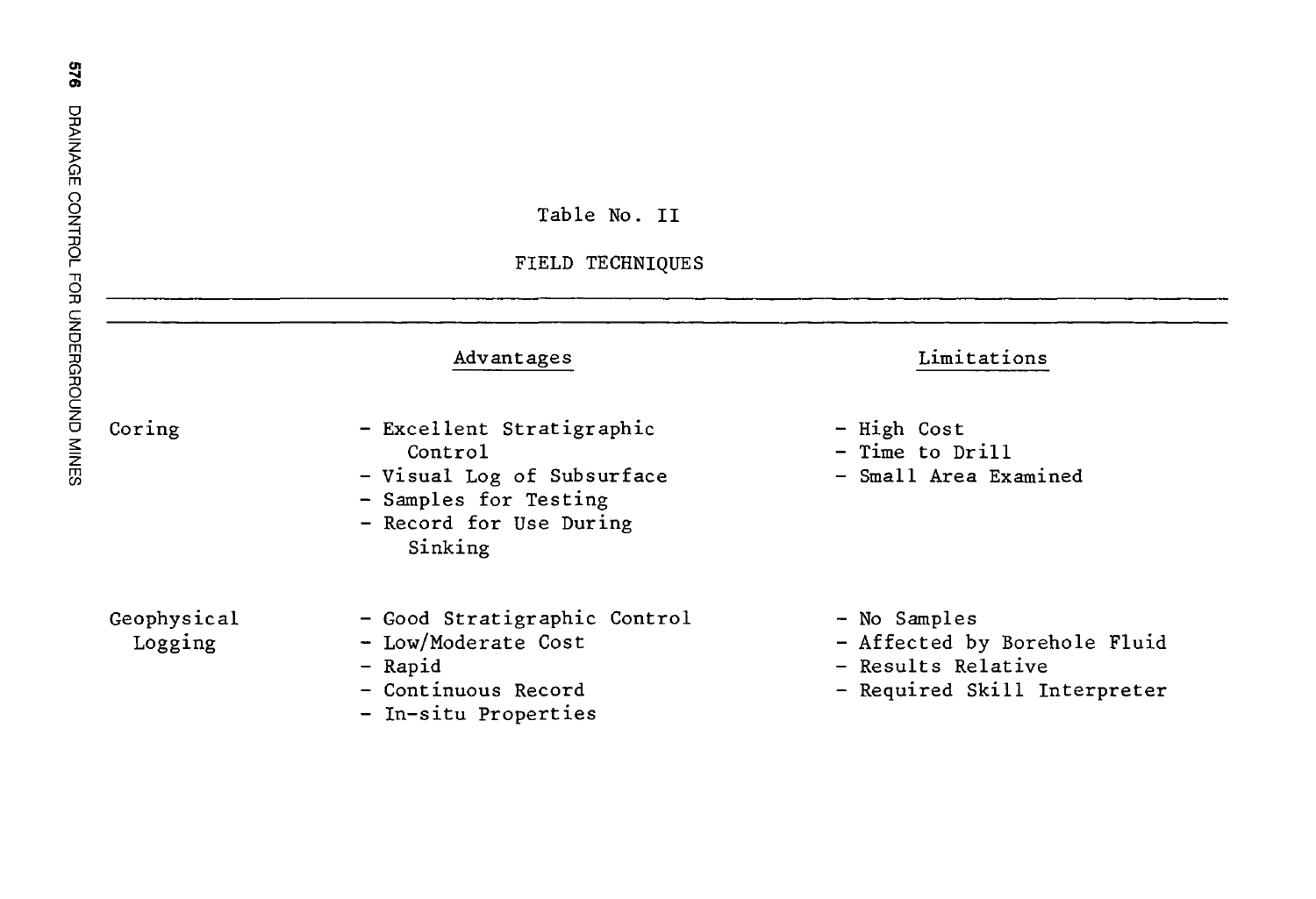Table No. II (cont'd)

| Drill<br>Stem<br>Tests | - Rapid<br>- Moderate Cost<br>- Evaluate Borehole Effects<br>- Samples<br>- In-situ Properties                                  | - Low/Moderate Premeabilities<br>- Possible Leakage Around<br>Packers<br>- Limited Area Investigated                                                                    |
|------------------------|---------------------------------------------------------------------------------------------------------------------------------|-------------------------------------------------------------------------------------------------------------------------------------------------------------------------|
| Injection<br>Tests     | - Rapid<br>- Moderate Cost<br>- Good Grouting Data<br>- In-situ Properties                                                      | - Low/Moderate Permeabilities<br>- Possible Leakage Around<br>Packers<br>- Usually Underestimate<br>Permeability<br>- No Samples<br>- Affected by Borehole<br>Condition |
| Pumping<br>Tests       | - Large Area Investigated<br>- Assess Boundary<br>- Water Samples<br>- Simulate Actual Dewatering<br>- Experimental Design Data | - High Cost<br>- Control Water Discharge<br>- Temporary Effect on<br>Surrounding Wells<br>- Time to Drill and Test                                                      |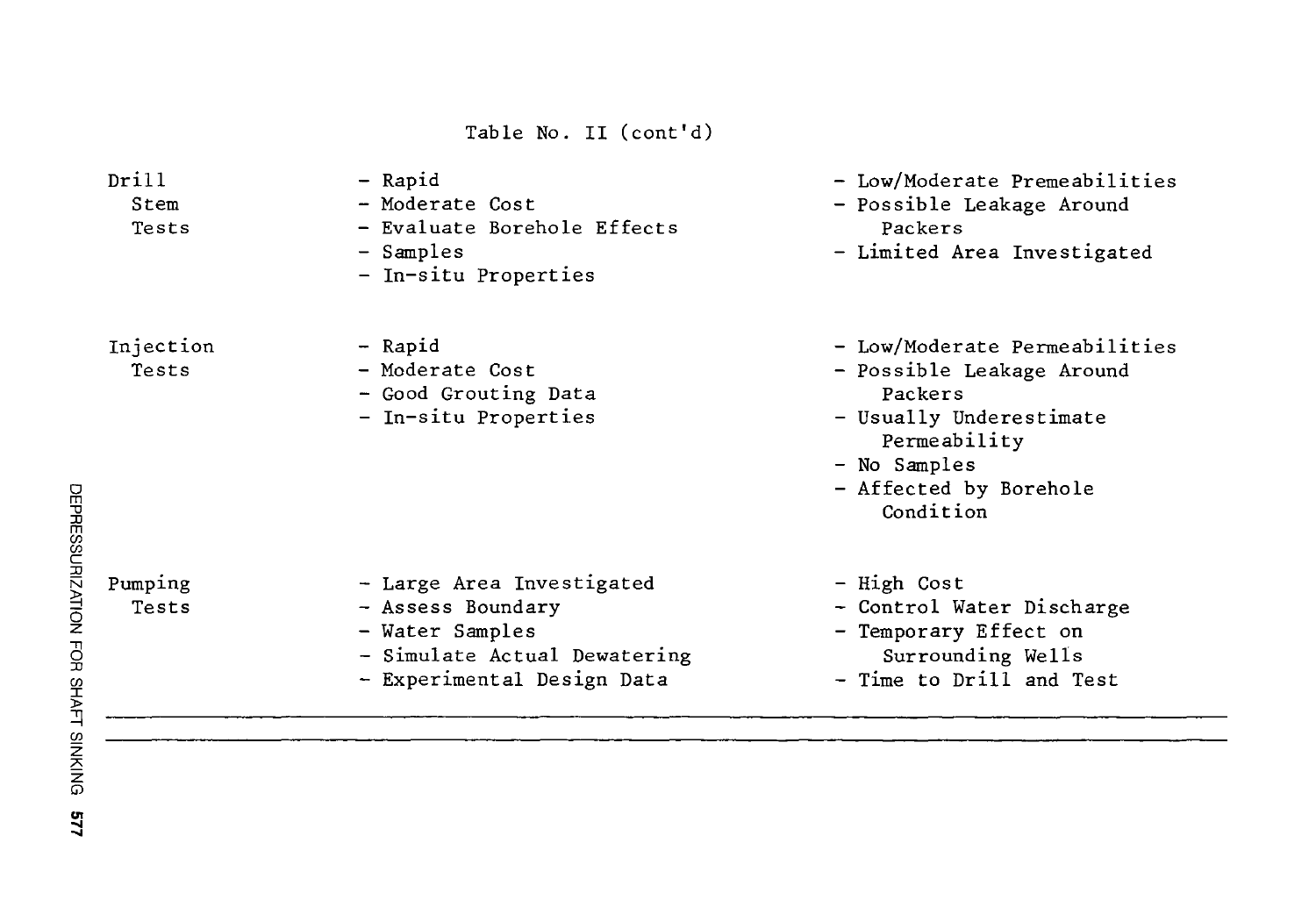$$
Q/s = \frac{T}{264 \log \left[\frac{Tt}{1.87 \text{ r}^2 \text{W s}}\right]} - 65.5
$$

where  $r_w$  is the radius of the shaft, in feet, S is the storage coefficient, T is the transmissivity, in GPD/FT, t is the time after pumping started, in days. This equation yields the theoretical full-penetration specific capacity  $(Q/s)$  of the shaft in gallons per minute per foot of drawdown (GPM/FT). The inflow rate is found by multiplying the available drawdown (s) by the specific capacity.

Depending upon the type of shaft construction and the aquifer thickness, a given water-bearing horizon may not be exposed throughout its entire thickness at any given<br>time. Such would be the case for a thick aquifer where Such would be the case for a thick aquifer where the shaft is excavated 10 to 20 feet ahead of the lining. In this case, the theoretical full penetration specific capacity would overestimate the actual quantity of water that will flow into the shaft. If the amount of partial penetration at any given time is known, the reduced specific capacity can be calculated from the following equation:

$$
Q'/s' = Q/s \left[ \frac{L}{M} \left( 1 + 7 \sqrt{\frac{r_{W}}{2L}} \cos \frac{\pi L}{2M} \right) \right]
$$

where  $Q'/s'$  is the specific capcity of the partially penetrating shaft, L is the length of the open hole, and M is the aquifer thickness. The adjusted specific capacity  $(Q'/s')$  is then multiplied by the total available head to estimate water inflow. This equation is valid only under near steady state conditions.

#### SELECTION OF WATER CONTROL METHOD

Once a determination is made that water control techniques will be required, it remains to select the optimum control system. Common systems include installation of water rings, sump pumping, grouting, freezing, and pumping from deep wells outside the shaft perimeter. It is not the purpose of this paper to compare advantages and disadvantages of various water control methods. However, a few general observations can be made.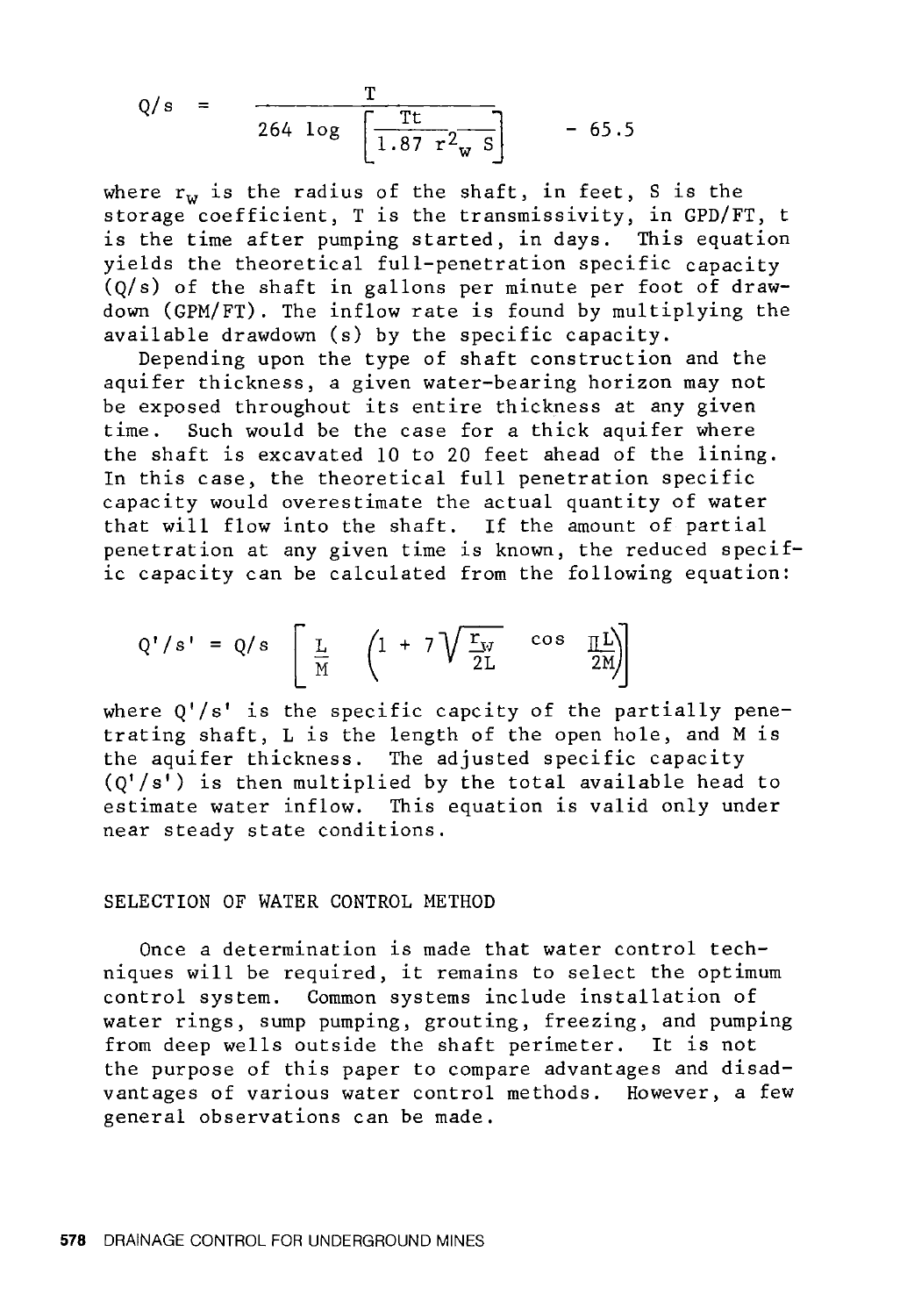Collecting water that flows into the shaft and pumping it to the surface is the most time honored method of water control. Water rings can be installed as the shaft liner advances allowing for better control of the inflowing water. This is probably the least cost method, however, it is not effective where large water inflows, especially in poor ground, are encountered.

Grouting is probably the second most popular method. Water-bearing zones can be grouted from the surface or from various levels within the shaft as it advances. In addition to reducing rock permeability, grouting can also increase strength in weak ground. Grouting is not without its difficulties, however. It is as much an art as a science and works best when there are well defined isolated fracture systems that contribute most of the water. Grouting may be less effective in fine-grained materials or in fractured areas where clay may be present along openings.

Freezing is a technique that has gained popularity in soft ground areas. Unlike grouting, freezing is undertaken from the surface and may require relatively deep, very closely spaced holes ringing the perimeter of the shaft. In some cases, the time to freeze the ground may be a factor in considering this technique. It is generally recognized as one of the most expensive methods of water control.

Deep dewatering wells can be used to reduce hydrostatic pressures and water inflow rates. Wells are often used in conjunction with sump pumps and grouting. In many cases, dewatering wells will only reduce water inflow into the shaft, not completely stop it. Wells are only effective when there is a continuous, sufficient flow of water to allow continuous pumping.

The remainder of this paper presents a typical case history of a water control method that is gaining acceptance in the deep uranium mine shafts in northwestern New Mexico.

#### CASE HISTORY

#### Introduction

Uranium mining in northwestern New Mexico began in the 1950's. Early mines were generally less than 800 feet in depth and water was removed from shafts and workings with sump pumps. New ore discoveries at depths of 2,000 to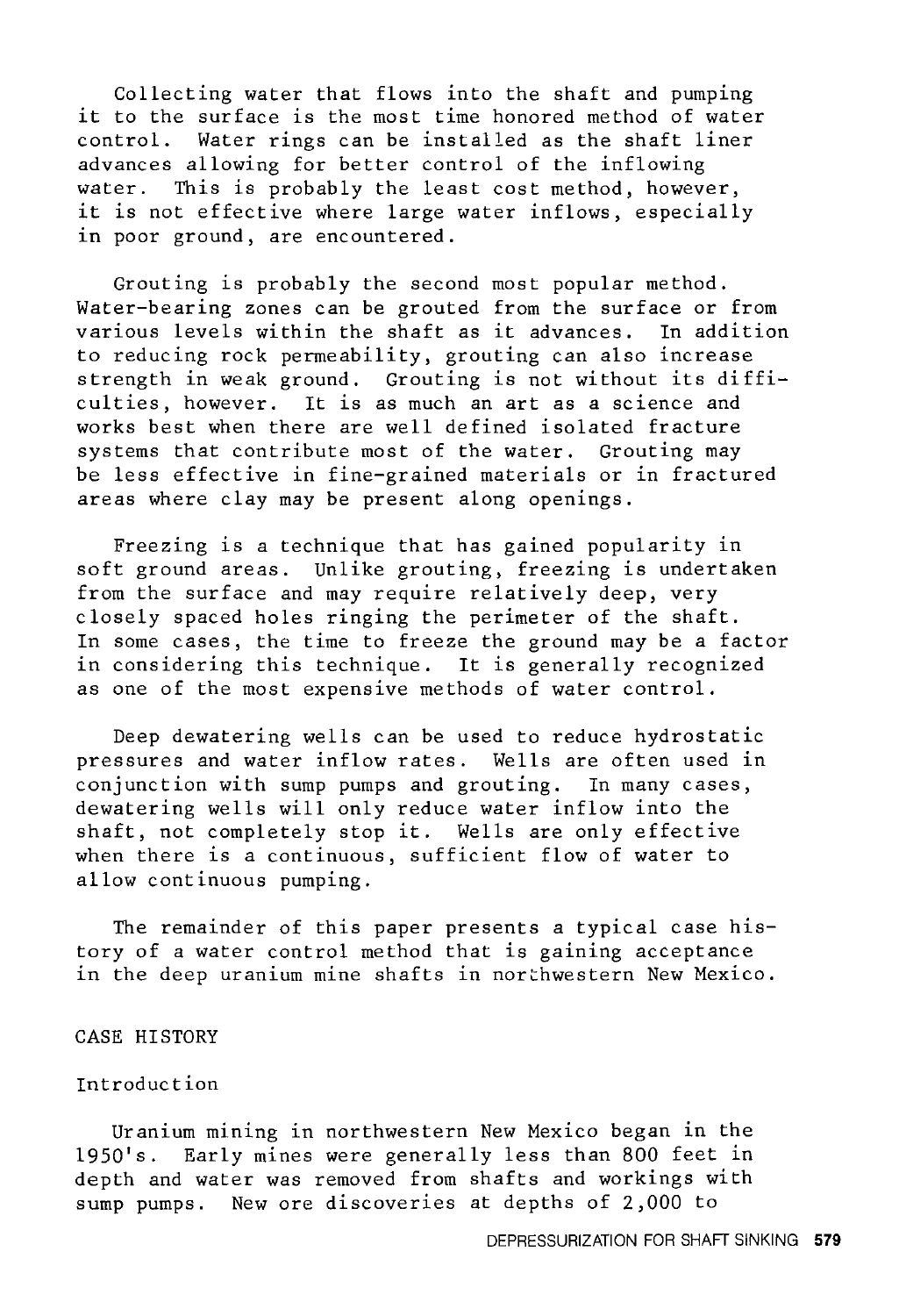4,000 feet and the presence of aquifers with water under 1,000 feet or more of hydrostatic head have necessitated new methods of water control.

#### Hydrogeology

The Grants Mineral Belt is located in the San Juan Basin, a structural depression that occupies a 25,000 square mile area in northwestern New Mexico and adjacent parts of Colorado, Arizona and Utah. Approximately 15,000 feet of sedimentary rock are present in the deepest part of the basin.

Geology of the southern and western parts of the basin, in which the Grants mineral belt is located, is characterized by a thick sequence of sandstones and shales generally dipping to the northeast. The basin was formed during late Cretaceous to Eocene time. A typical geologic column is shown on Figure 1.

The area is relatively free of major structural activity. Locally some faulting and folding has been detected but displacements are relatively small. In general, permeability is primary, or through the rock interstices.

The ore is located in the Westwater Canyon Member of the Morrison Formation (Late Jurrasic). Depending on the precise location within the basin, overlying units consist of interbedded sandstones and shales of Cretaceous age and unconsolidated alluvium. Existing mines in updip portions of the Westwater Canyon formation are known to produce significant quantities of water. Some overlying sandstones are also known to be waterbearing. In some of the deeper mine areas, exploration boreholes exhibit artesian conditions with water flowing at the surface.

The following case history is a composite of several studies performed by the author over the past few years. The data presented do not apply to any particular site, but is representative of the general area.

Determination of Water Producing Zones

Usually shaft investigations are concerned not only with water control but also rock conditions which could effect shaft sinking. Therefore, the field program is designed to develop pertinent data for both the hydrologic and geotechnical studies. All studies have included a bore hole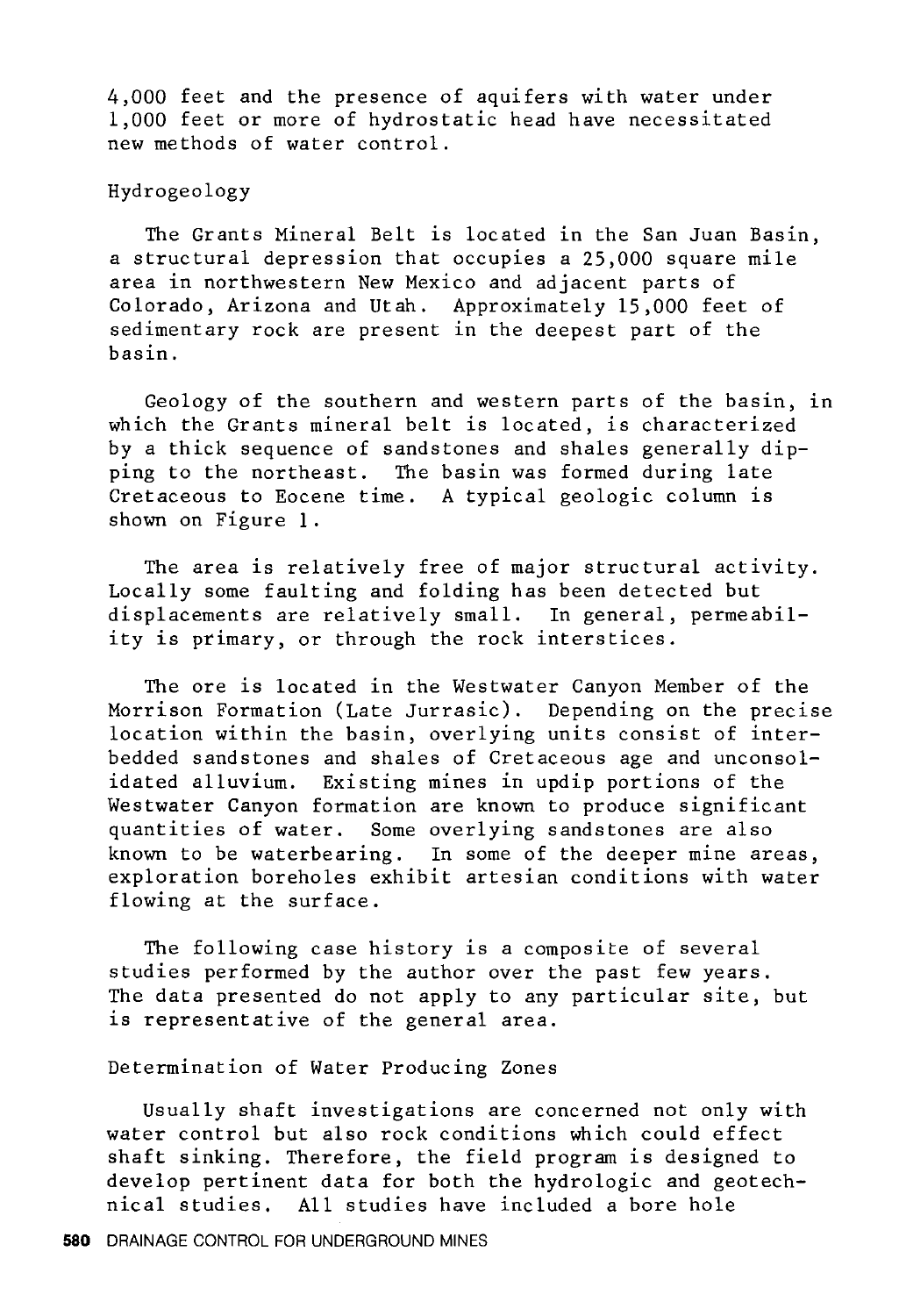# **GEOLOGIC COLUMN**

| <b>DEPTH</b> |                              |                       | <b>STRATIGRAPHIC</b><br><b>UNIT</b> | <b>ROCK TYPE</b><br>(% OF FORMATION)  |
|--------------|------------------------------|-----------------------|-------------------------------------|---------------------------------------|
|              |                              |                       |                                     |                                       |
|              |                              |                       | <b>MENEFEE</b>                      | SANDSTONE (30%)                       |
|              |                              |                       |                                     | SILTSTONE (35%)                       |
|              |                              |                       |                                     | SHALE (30%)                           |
| 500          |                              |                       | POINT LOOKOUT                       | SANDSTONE (100%)                      |
|              | MESA VERDE GROUP             |                       | <b>SATAN TONGUE</b>                 | SILTSTONE (70%)                       |
|              |                              |                       |                                     | <b>SHALE (25%)</b>                    |
| 1000         |                              |                       | <b>HOSTA TONGUE</b>                 |                                       |
|              |                              |                       |                                     | SANDSTONE (95%)                       |
|              |                              |                       | MULATTO                             | SANDSTONE (45%)                       |
|              |                              |                       | <b>TONGUE</b>                       | SILTSTONE (20%)                       |
|              |                              | CREVASSE<br>CANYON FM |                                     | SHALE (35%)                           |
| 1500         |                              |                       | <b>DALTON</b>                       | SANDSTONE (95%)                       |
|              |                              |                       | <b>DILCO</b>                        | SLST, SDS, SH, COAL                   |
|              |                              |                       | <b>GALLUP</b>                       | SANDSTONE (100%)                      |
| 2000         |                              |                       | <b>MANCOS (MAIN BODY)</b>           | <b>SHALE (85%)</b><br>SILTSTONE (10%) |
| 2500         |                              |                       |                                     |                                       |
|              |                              |                       | <b>DAKOTA</b>                       | SANDSTONE (80%)                       |
|              |                              |                       | <b>BRUSHY BASIN</b>                 | <b>SHALE (90%)</b>                    |
| 3000         | <b>MORRISON</b><br>FORMATION |                       | <b>WESTWATER CANYON</b>             | SANDSTONE (85%)                       |
|              |                              |                       | <b>RECAPTURE</b>                    | SANDSTONE (85%)                       |

Figure No. 1

drilled from the surface to below the ore horizon. The core obtained from this hole is analyzed for rock strength and engineering characteristics as well as hydrologic properties. The hydrologic properties included stratigraphy, lithology, fracture intensity, and cementation. Representative samples of the sandstone were tested in the laboratory for permeability and grain size distribution. A set of geophysical logs are usually obtained from the core hole. These include caliber, density, temperature, self-potential, resis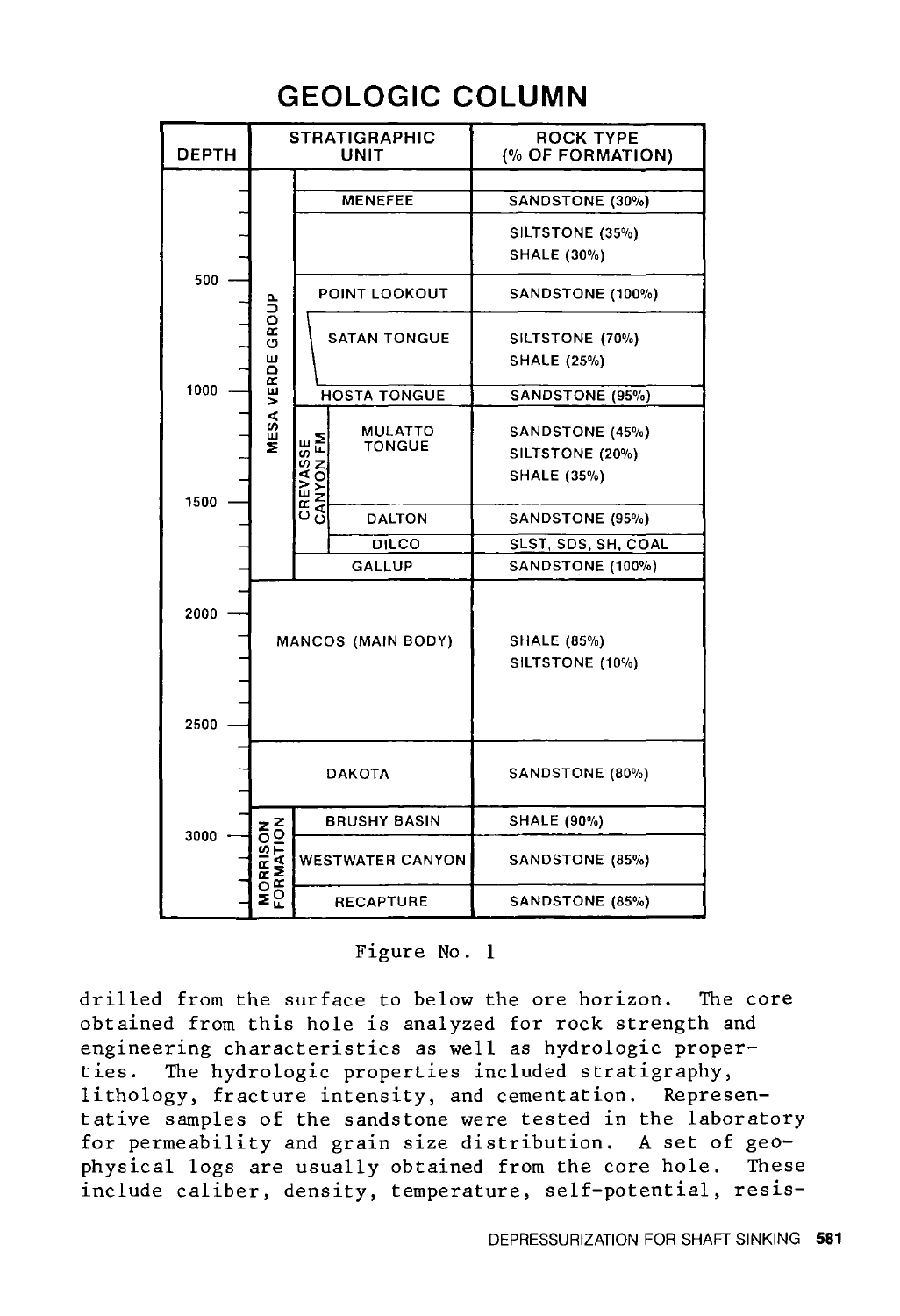tivity, porosity and 3-D velocity.

Potential water-bearing zones are identified from the hydrologic properties log and from the geophysical logs. Depending upon the location within the basin up to six major aquifers have been identified. These include, in descending order, some of the thicker sandstones in the Menefee Formation, the Point Lookout Sandstone, the Hosta Sandstone Tongue of the Point Lookout Sandstone, the Dalton Sandstone, the Gallup Sandstone, the Dakota Sandstone, (including the Two Wells member), and the Westwater Canyon sandstone of the Morrison Formation.

Since the presence of fractures, joints, or faults can significantly affect permeability it is desirable to obtain<br>an indication of the presence of major discontinuities. In an indication of the presence of major discontinuities. addition to logging fractures in the core, a knowledge of areal jointing, fracturing, and faulting can be obtained by a combination of surface mapping and the construction of cross-sections. Surface outcrops in the vicinity of the shaft site are mapped and the orientation of joints and fractures analyzed statistically. As is typical of thinly bedded sedimentary rock, two prominent dividing plains are commonly noted in the San Juan Basin. These are approximately perpendicular to the bedding and to each other. Both joints sets are predominately subvertical.

Cross-sections, utilizing geophysical logs from nearby exploration boreholes, can be constructed across proposed shaft site areas. These cross-sections are useful in determining whether significant faulting or folding occurs in the vicinity of the proposed shaft.

Estimation of Hydrologic Properties and Water Inflow Rates

Following the identification of the potential water-bearing zones a test program must be designed to determine the major hydrologic parameters. These parameters include transmissivity, storage coefficient, water levels and boundary conditions. An ideal test program would consist of the installation of a pumping well and at least one observation well in each major water producing zone. However, from a practical standpoint it is not always cost effective to drill two or more wells to each zone and some alternative methods have been devised that represent a compromise between cost and information obtained.

One such compromise involves the installation of observa-**582** DRAINAGE CONTROL FOR UNDERGROUND MINES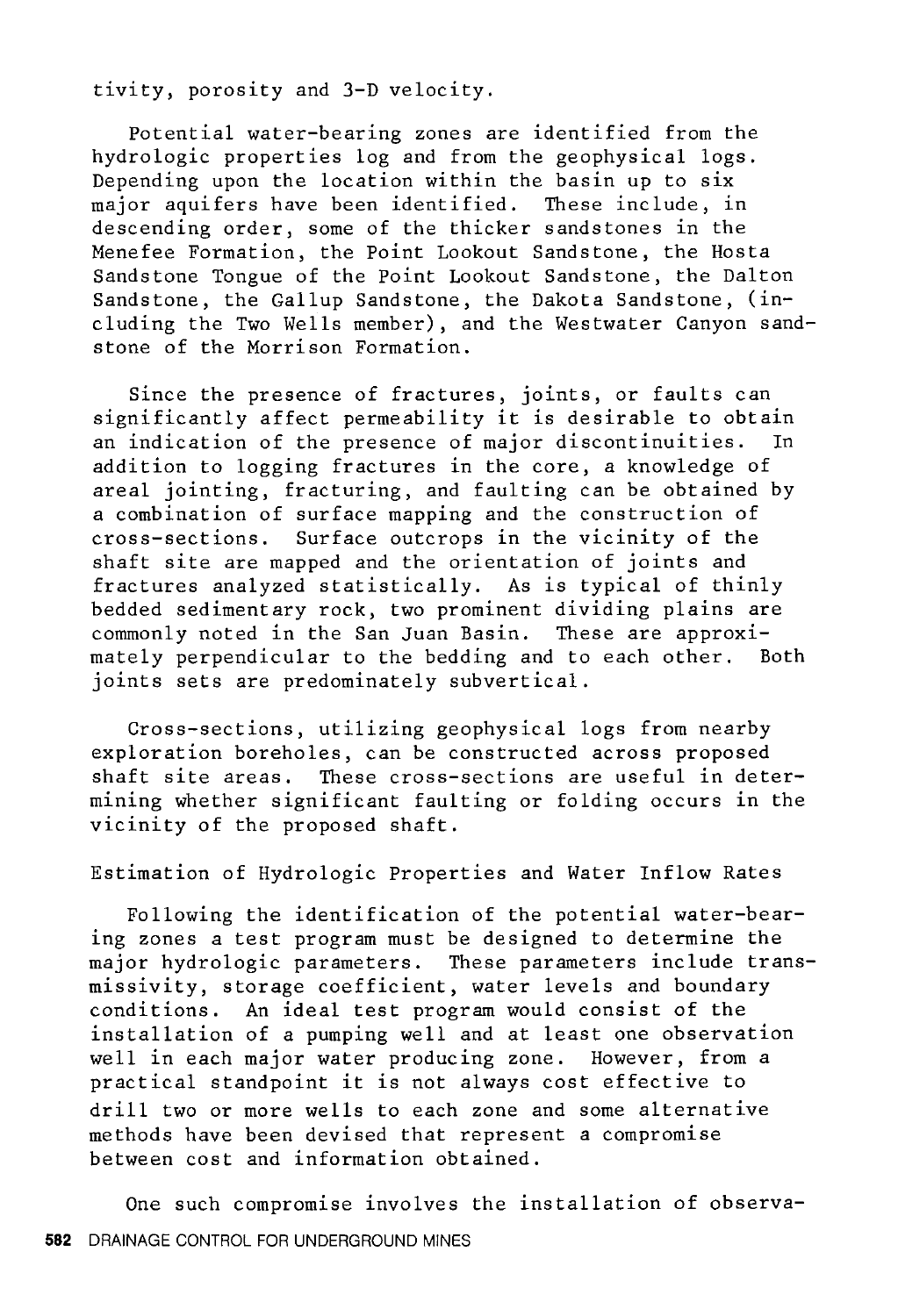tion wells in the most prolific of the aquifers, with the remaining zones being tested in a single well that penetrates all aquifers. Typically, observation wells are located in the Point Lookout, Dakota, and Westwater Canyon Sandstones. Where wells flow at the surface hydraulic coefficients can be determined for each observation well by utilizing constant drawdown testing procedures. Where wells do not flow a pump must be installed. In either case, a test well is installed and designed to test all identified aquifers, including those with observation wells. Since the head and expected flow from each aquifer usually varies greatly, the pumping system must be flexible to accomodate these expected variations. A system utilizing compressed air or nitrogen eliminates the cost of purchasing, installing, and removing several different pumps in order to test all the zones. Construction of a typical test well is shown on Figure 2. In this case the well is drilled to the lowermost aquifer and casing installed and cemented to the surface. The well is then pump tested. Overlying formations (starting with the Gallup Sandstone) are tested by installing a wireline bridge plug below each zone and perforating the casing over the .<br>entire aquifer thickness. Following pumping of the perforated zone a second wireline packer is set below the next overlying zone and the perforating-pumping sequence repeated for each zone going up the hole.

Field test results, laboratory permeability and grainsize determinations, and visual examination of rock core are used to select design parameters. Transmissivity and permeability values normally vary considerably, reflecting the complex depositional pattern of the deposits. Normally, the results of field pumping tests are given the most weight in parameter selection, as these tests indicate any secondary as well as primary permeability effects and a much greater volume of aquifer is tested. Pump test results are analyzed for evidence of recharge or discharge boundaries, and leakance through the confining beds calculated. Since shaft sinking is a relatively short-term operation, it is not necessary to conduct long-term pumping tests. Typically, tests are run from between 24 and 72 hours on major aquifer zones and as short as four hours on minor zones. The ability to define boundary conditions during tests less than 24 hours is limited, however.

Following the selection of design parameters, estimates of water inflow rates from each aquifer can be made utilizing the formula presented earlier. The results of a typical study in a deeper portion of the San Juan Basin are shown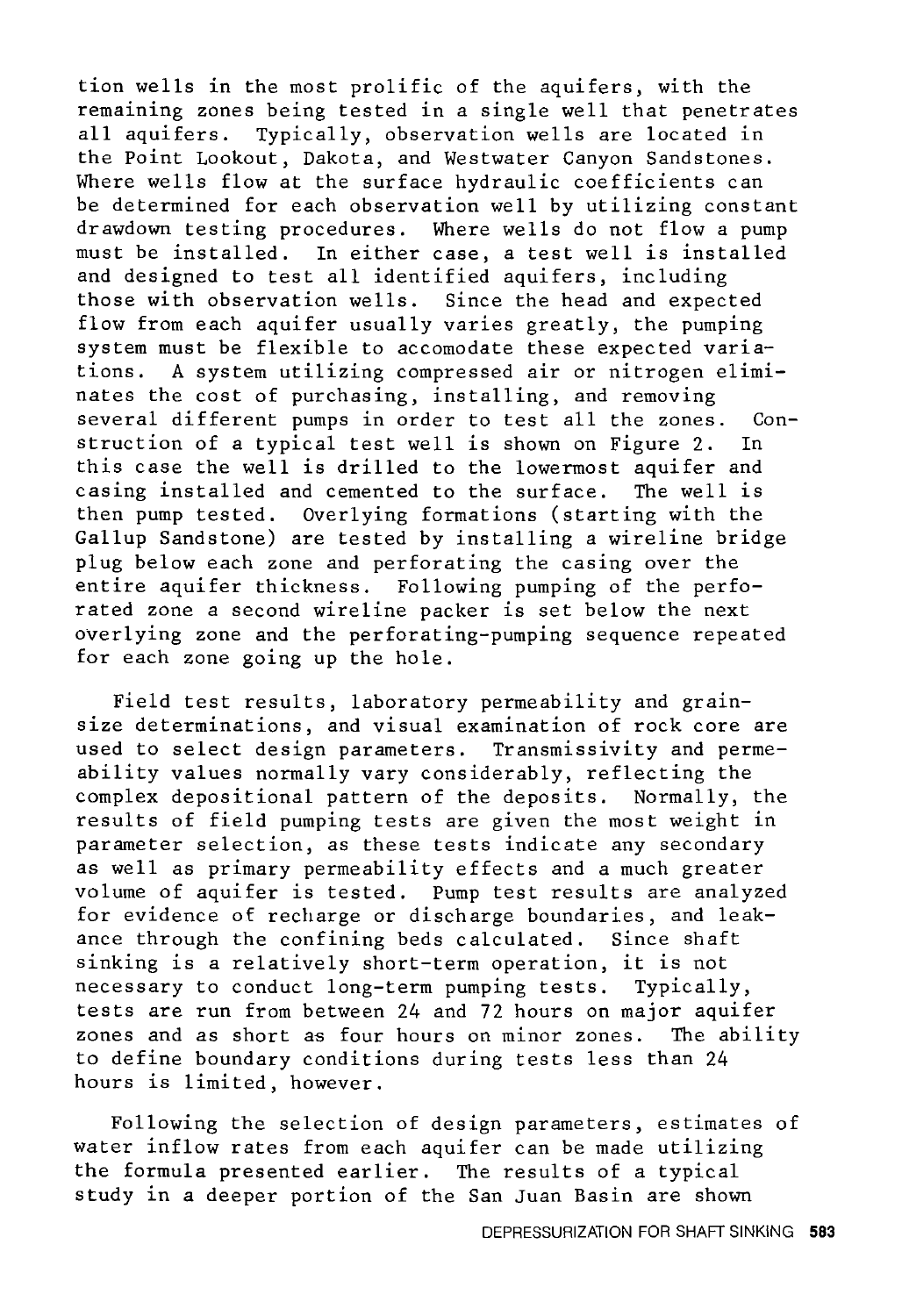# **SCHEMATIC OF TEST WELL CONSTRUCTION**



Figure No. 2

on Table 3.

Design of Deep Well Water Control System

Recent deep shafts in the Grants mineral belt have utilized a system of grouting, sump pumping and pumping from deep wells. Wells are installed and pumped for some time period prior to the penetration of each aquifer by the shaft.

The sandstone aquifers in the San Juan Basin cannot be completely dewatered with wells. The aquifers are artesian,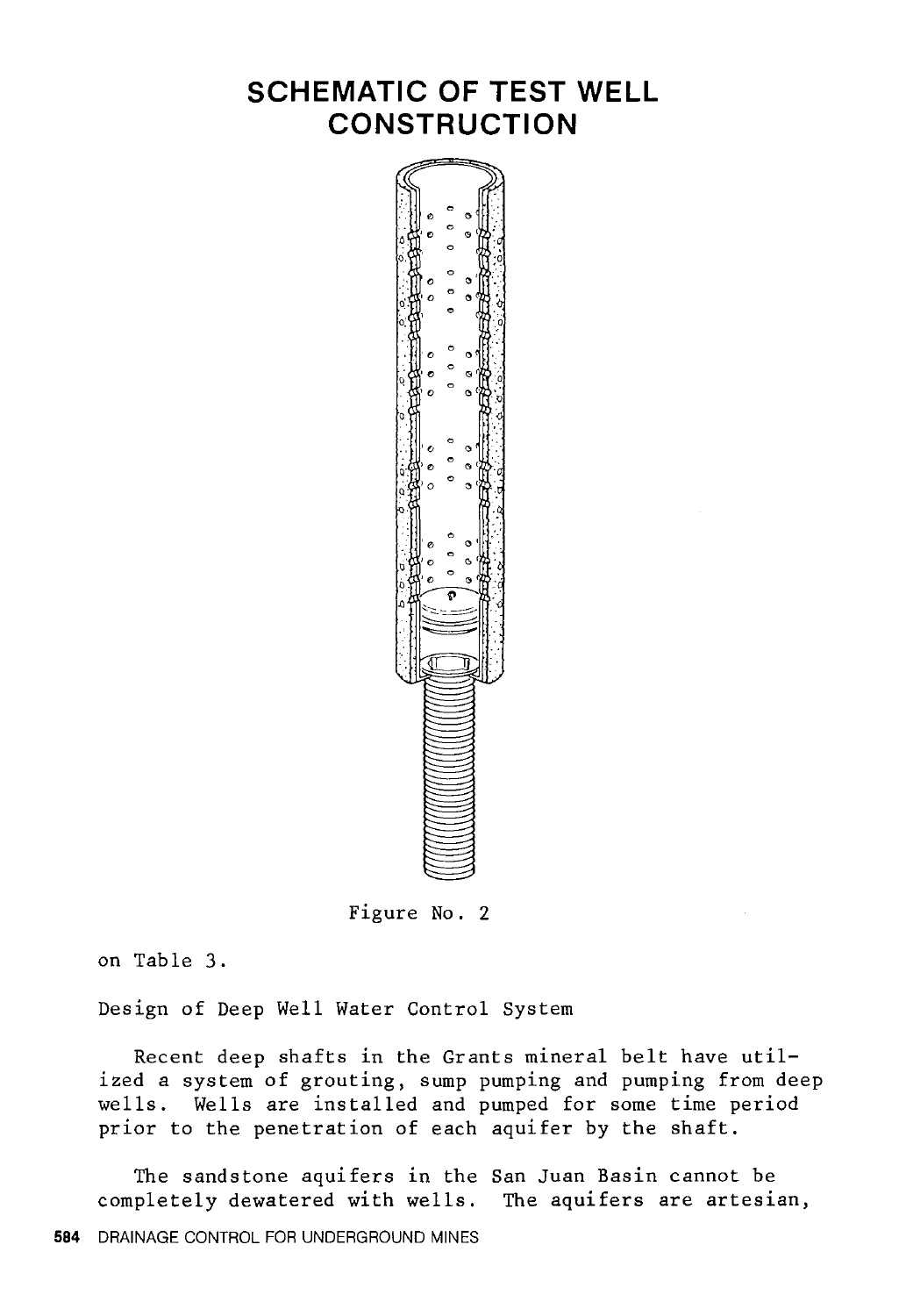## Table No. III

## ESTIMATED WATER INFLOW

# 22-FOOT DIAMETER SHAFT

| Aquifer       | Transmissivity<br>(Gallson/Day/Foot) | Penetration<br>(Feet)       | Average<br>Flow Rate (GPM)<br>(@ 90 Days) |
|---------------|--------------------------------------|-----------------------------|-------------------------------------------|
| Menefee*      | 200                                  | 40                          | 25                                        |
| Point Lookout | 2000                                 | 10 <sub>1</sub><br>20<br>30 | 250<br>400<br>500                         |
| $H$ osta $*$  | 500                                  | 86                          | 400                                       |
| Dalton        | 100                                  | 10<br>20<br>30              | 75<br>100<br>125                          |
| Upper Gallup* | 500                                  | 40                          | 650                                       |
| Lower Gallup* | 200                                  | 80                          | 300                                       |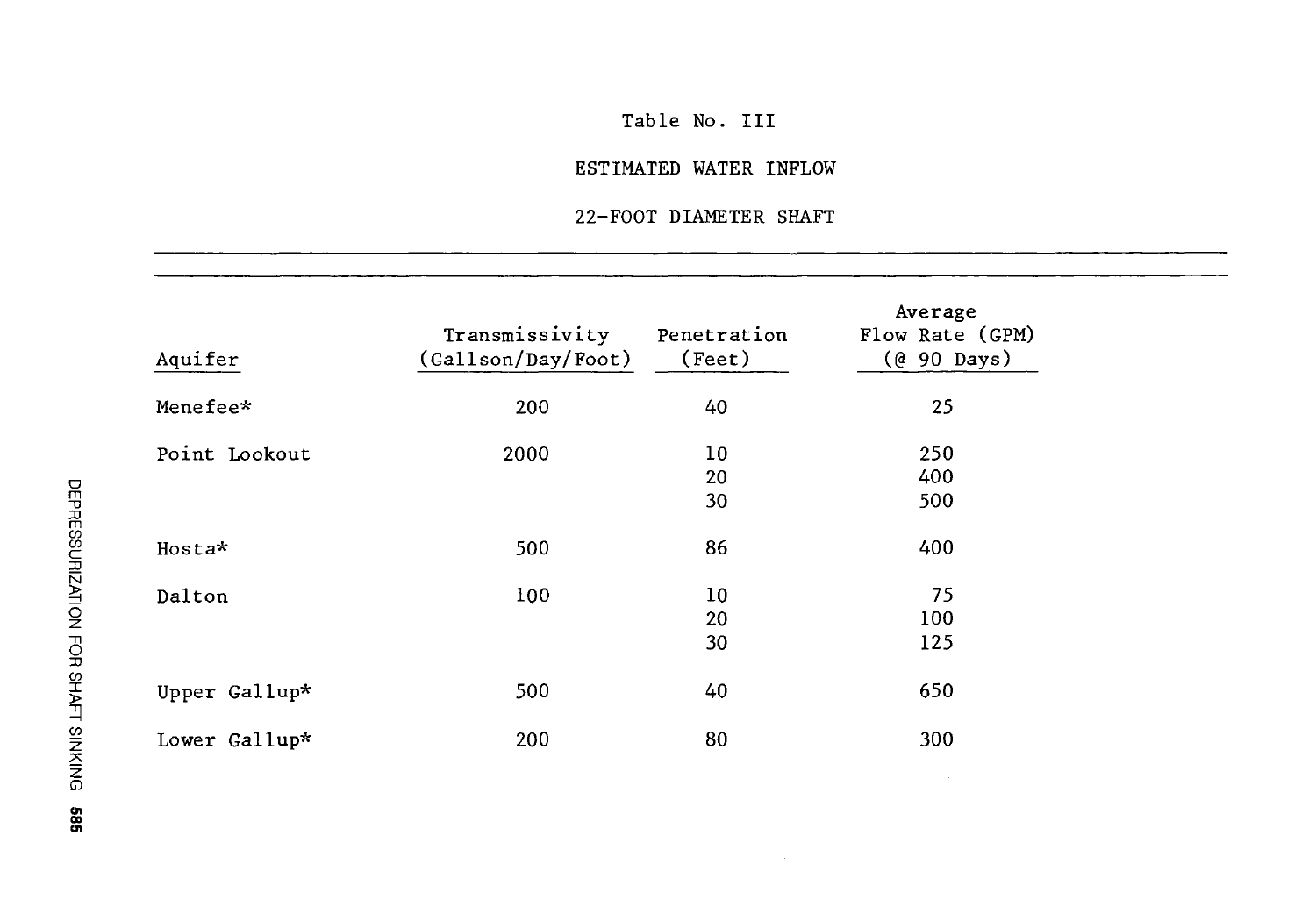en CD OI

|                  |      | Table No. III (cont'd) |     |
|------------------|------|------------------------|-----|
| Dakota           | 600  | 10                     | 400 |
|                  |      | 20                     | 600 |
|                  |      | 30                     | 750 |
| Westwater Canyon | 1000 | 10                     | 450 |
|                  |      | 20                     | 700 |
|                  |      | 30                     | 900 |

\*Thin aquifers not analyzed for partial penetration.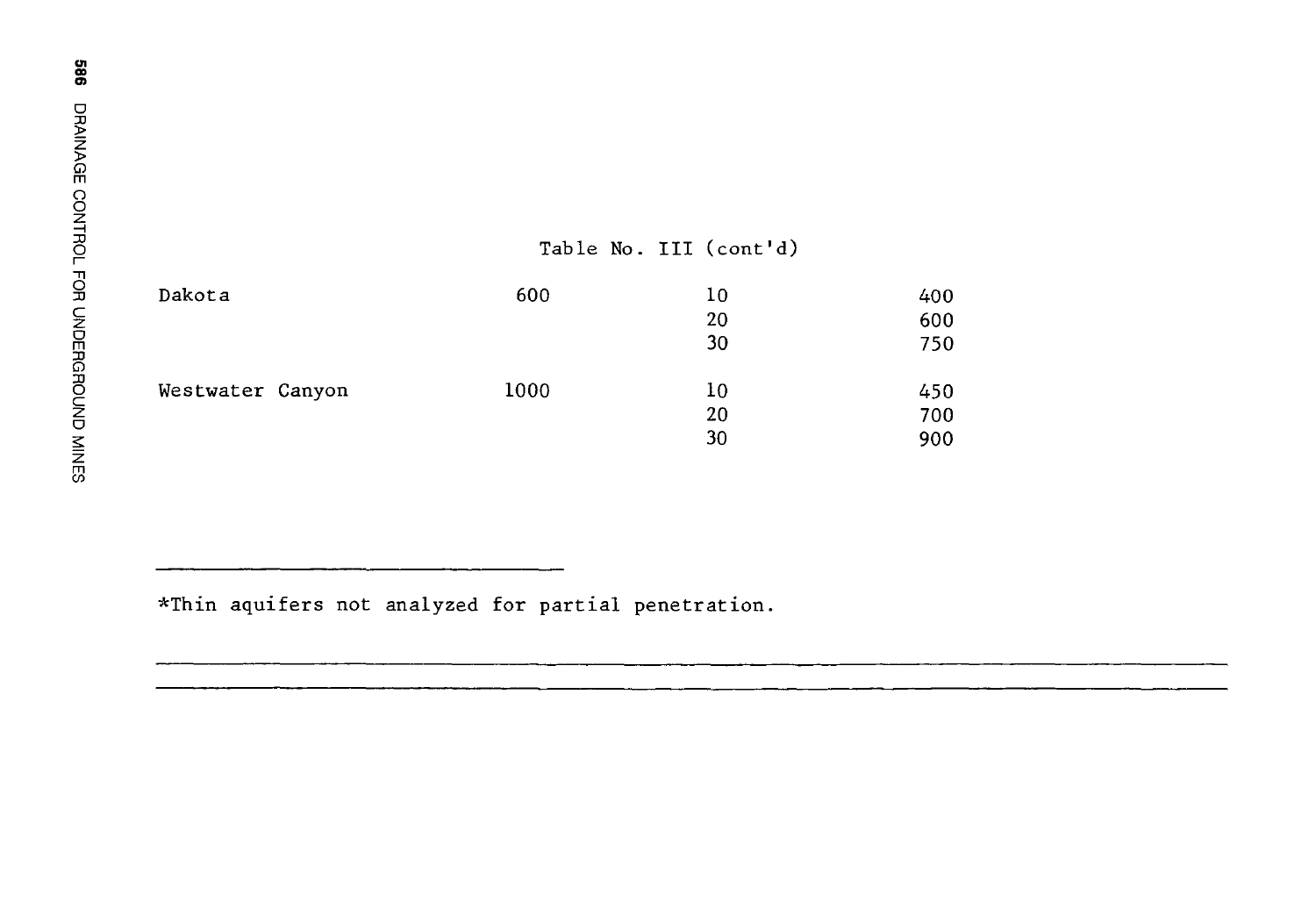deep, relatively thin, and have low tranmissivities. If the water level is drawn down below the top of the aquifer in the pumping well, very little additional drawdown at the shaft (compared to the total available drawdown) is gained and it is readily offset by a decrease in transmissivity at the pumping well due to the reduction of the saturated thickness of the aquifer. The principle benefit to be obtained from pumping from wells is a major reduction in hydrostatic pressure; and while the flow into the shaft is not eliminated it is significantly reduced. Since the wells are not designed to dewater the aquifers they are referred to as "depressurizing" rather than dewatering wells.

If grouting is to be conducted while depressurizing wells are in operation, it is desirable to prevent excessive migration of the grout away from the shaft by minimizing ground water velocities in the shaft area. A ground water velocity less than two feet per day is considered optimum.

Design alternatives for a depressurizing system involve comparison of well construction procedures, number of wells, field geometry, duration of pumping, and ground water velocity across the shaft area. Consideration must be given to the feasibility of completing each depressuring well in more than one aquifer and of deepening wells to lower aquifers when depressurization is no longer required.

Multiple completions (in more than one aquifer) involve pumping larger quantities of water and are more complicated to construct. If the pumping level is drawn below the upper aquifer, cascading water will occur and larger diameter casing may be needed for a pump shroud in order to provide adequate pump cooling. A screen and possibly gravel packing of the upper aquifer may be necessary to elimate sand inflow and caving which could result in the loss of the well or pump. Also, if entrained air in the cascading water is significant a gas separater may be required to prevent the pump from excessive corrosion and cavitation. Multiple aquifer completions where the pumping level is not drawn below the top the upper formation are favored, as these avoid the problems of partially dewatered aquifers and cascading water.

Deepening of wells is feasible if sufficient time is available for deepening between the end of the pumping period required for the upper aquifer and the required start of pumping in the lower aquifer. The time available is dependent upon the grouting and sinking schedule which is,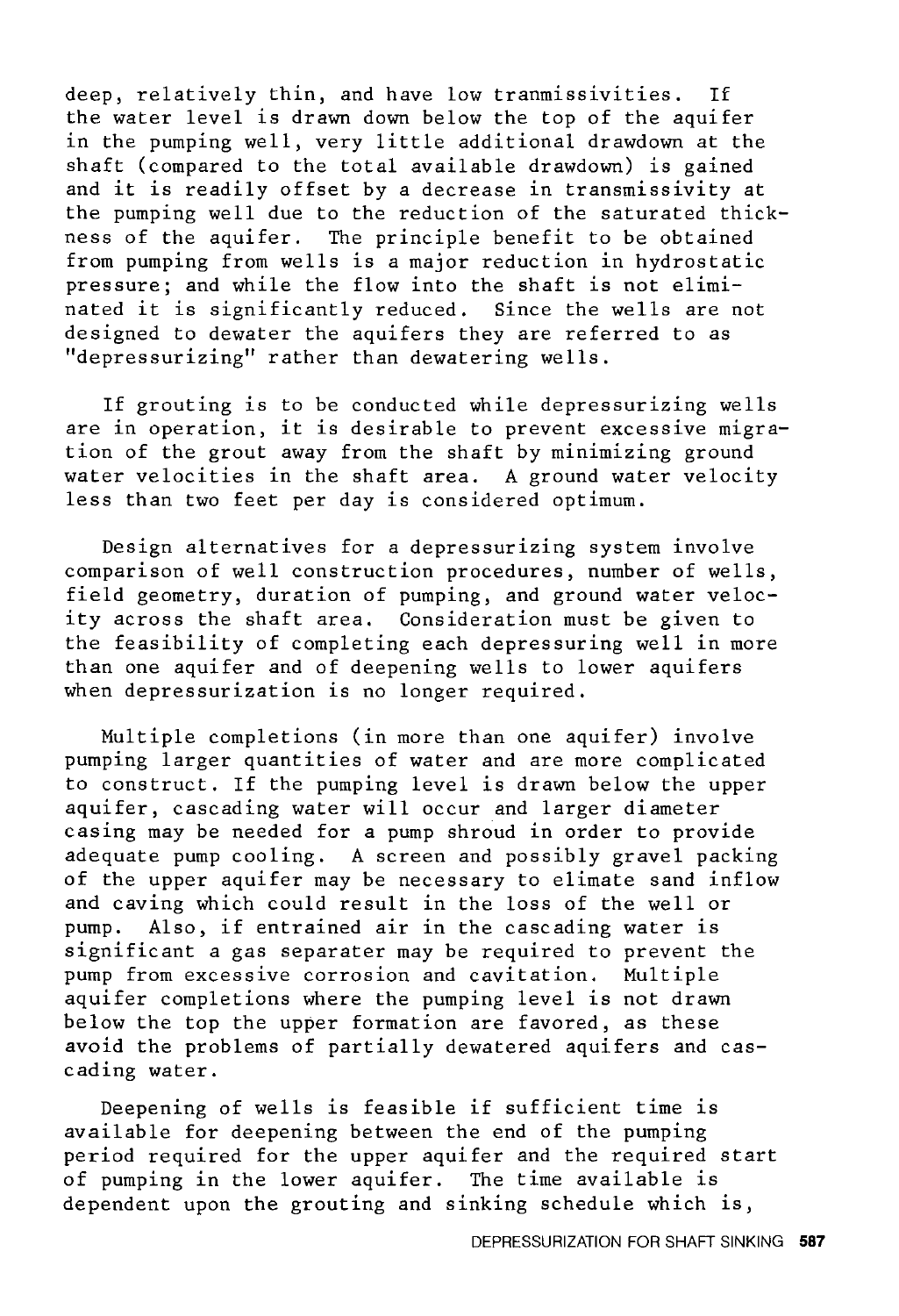in part, a function of the depth between aquifers. In some cases there is insufficient time to deepen wells from any one aquifer to the next deepest one, however, it is frequently possible to deepen wells from a shallow aquifer to the deeper aquifers.

The selection of pumping duration prior to entering the aquifer with the shafts must allow for sufficient time to work out any problems in the mechanics of the pumping system and provide a reasonable reduction in head of the shaft. The time required to reduce the head can be estimated from aquifer properties determined by the field test program. Typically, in the San Juan Basin, a 60-to 100-day pumping period prior to shaft sinking provides adequate time for both head reduction and resolution of any system problems.

Various symmetrical well arrangements with the number of wells varying from two to eight are usually evaluated. A minimum distance of 100 feet from the center line of the shaft is usually required in order to reduce congestion of the drilling equipment with the head frame and other construction equipment near the shaft collar. Utilizing a computer program to solve the well flow equation; a comparison of the various well systems and their respective pumping rate, head reduction, and associated ground water velocity can be made.

Figure 3 shows a plan view of a depressurizing system for a six aquifer system. Table 4 gives a summary of each system and its predicted results.



**588** DRAINAGE CONTROL FOR UNDERGROUND MINES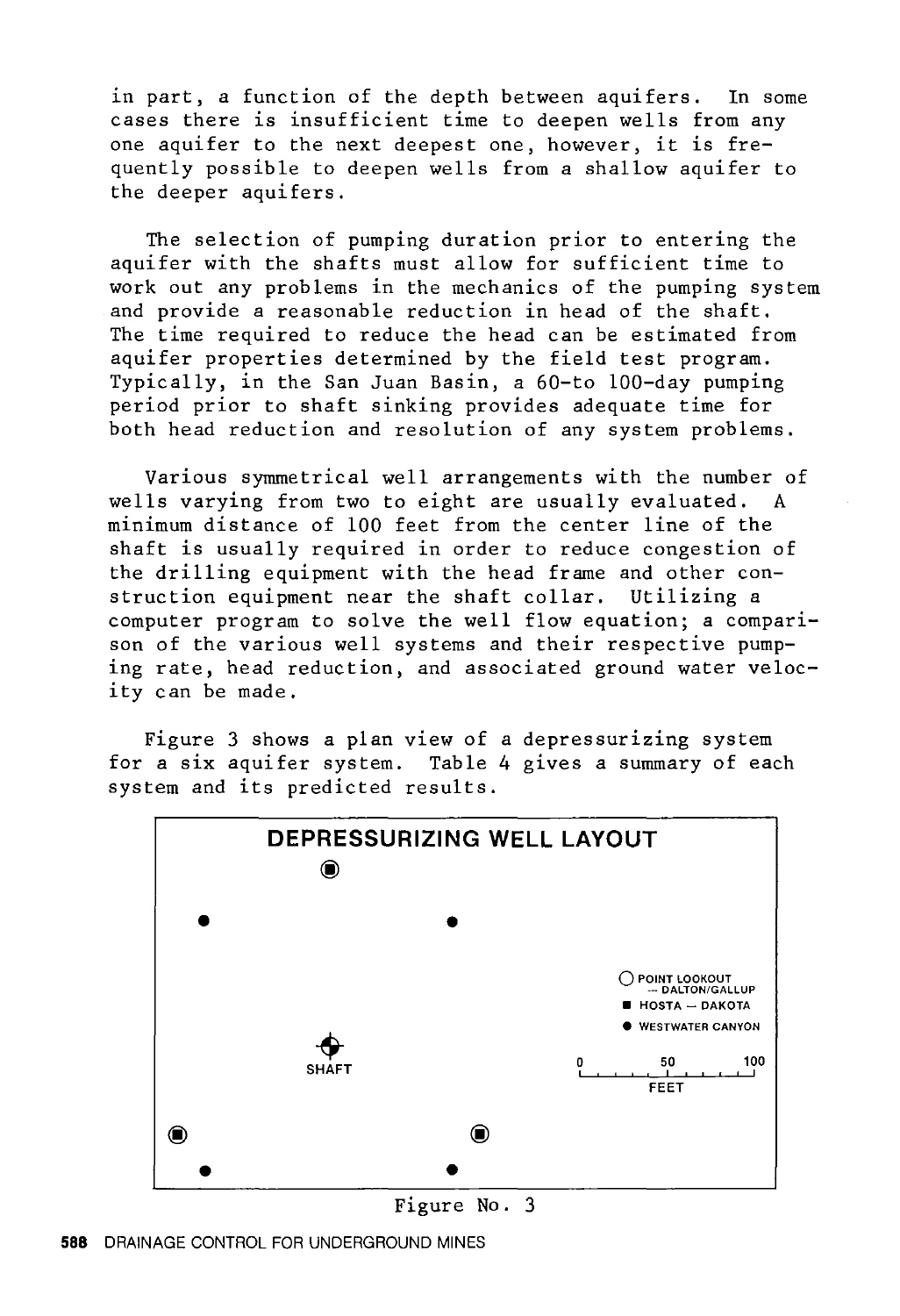## DEPRESSURIZING SYSTEM PERFORMANCE

| AQUIFER             | NO.<br><b>WELLS</b> | HEAD REDUCTION<br>SHAFT %<br>@ | SHAFT INFLOW (GPM)<br>WITHOUT | WITH | AVERAGE WELL<br>PUMPING RATES<br>(GPM) |
|---------------------|---------------------|--------------------------------|-------------------------------|------|----------------------------------------|
| Point<br>Lookout    | 3                   | 77                             | 780                           | 200  | 150                                    |
| Hosta               | 3                   | 71                             | 425                           | 100  | 75                                     |
| Dalton              | 3                   | 73                             | 160                           | 50   | 30                                     |
| Gallup              | 3                   | 73                             | 780                           | 250  | 100                                    |
| Dakota              | 3                   | 73                             | 1,750                         | 500  | 320                                    |
| Westwater<br>Canyon | 4                   | 79                             | 2,500                         | 550  | 400                                    |